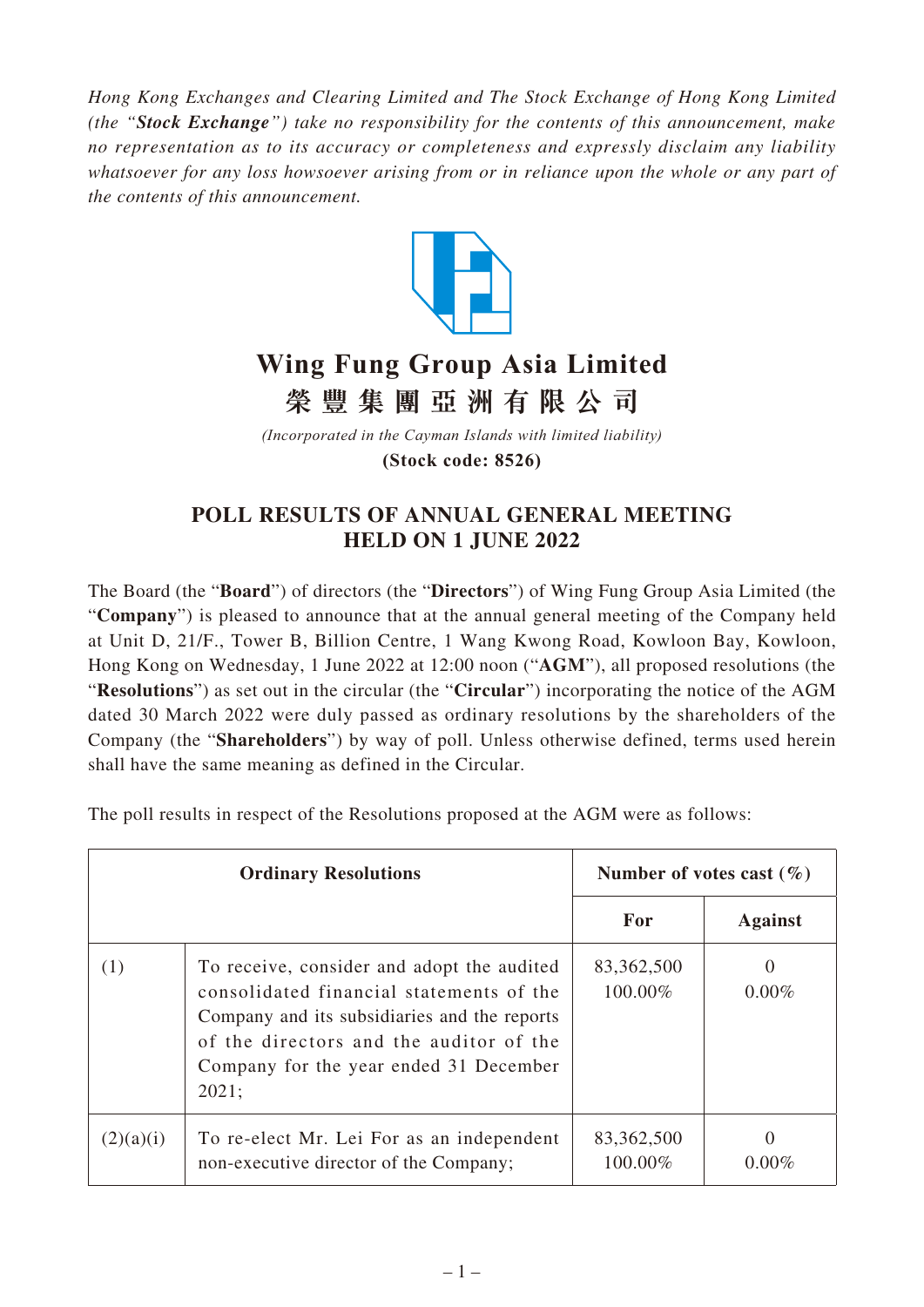| <b>Ordinary Resolutions</b> |                                                                                                                                                                                                                           | Number of votes cast $(\%)$ |                            |
|-----------------------------|---------------------------------------------------------------------------------------------------------------------------------------------------------------------------------------------------------------------------|-----------------------------|----------------------------|
|                             |                                                                                                                                                                                                                           | For                         | <b>Against</b>             |
| 2(a)(ii)                    | To re-elect Mr. Lai Wai Ming as an<br>independent non-executive director of the<br>Company;                                                                                                                               | 83,362,500<br>100.00%       | $\overline{0}$<br>$0.00\%$ |
| 2(b)                        | To authorise the Board to fix the<br>remuneration of the Directors;                                                                                                                                                       | 83,362,500<br>100.00%       | $\overline{0}$<br>0.00%    |
| (3)                         | To re-appoint Mazars CPA Limited as the<br>auditor of the Company and authorise the<br>Board to fix their remuneration;                                                                                                   | 83,362,500<br>100.00%       | $\Omega$<br>0.00%          |
| (4)                         | To grant a general mandate to the Directors<br>to issue, allot and otherwise deal with the<br>shares of the Company ("Shares"), not<br>exceeding 20% of the number of issued<br>Shares as at the date of this Resolution; | 83,362,500<br>100.00%       | $\overline{0}$<br>0.00%    |
| (5)                         | To grant a repurchase mandate to the<br>Directors to repurchase the Shares, not<br>exceeding 10% of the number of issued<br>Shares as at the date of this Resolution; and                                                 | 83,362,500<br>100.00%       | $\overline{0}$<br>0.00%    |
| (6)                         | To add the number of the Shares repurchased<br>by the Company to the mandate granted to<br>the Directors under the resolution no. 4.                                                                                      | 83,362,500<br>100.00%       | $\overline{0}$<br>0.00%    |

The full text of the Resolutions appears in the notice of AGM.

As more than 50% of the votes were cast in favor of each Resolution, all Resolutions proposed at the AGM were duly passed as ordinary resolutions by the Shareholders.

As at the date of the AGM:

- (a) the total number of shares of the Company in issue was 162,250,000 Shares, entitling the holder to attend and vote for or against all resolutions at the AGM;
- (b) there were no Shares entitling the holder to attend and abstain from voting in favor of the Resolutions at the AGM as set out in Rule 17.47A of the Rules Governing the Listing of Securities on the GEM of the Stock Exchange (the "**GEM Listing Rules**");